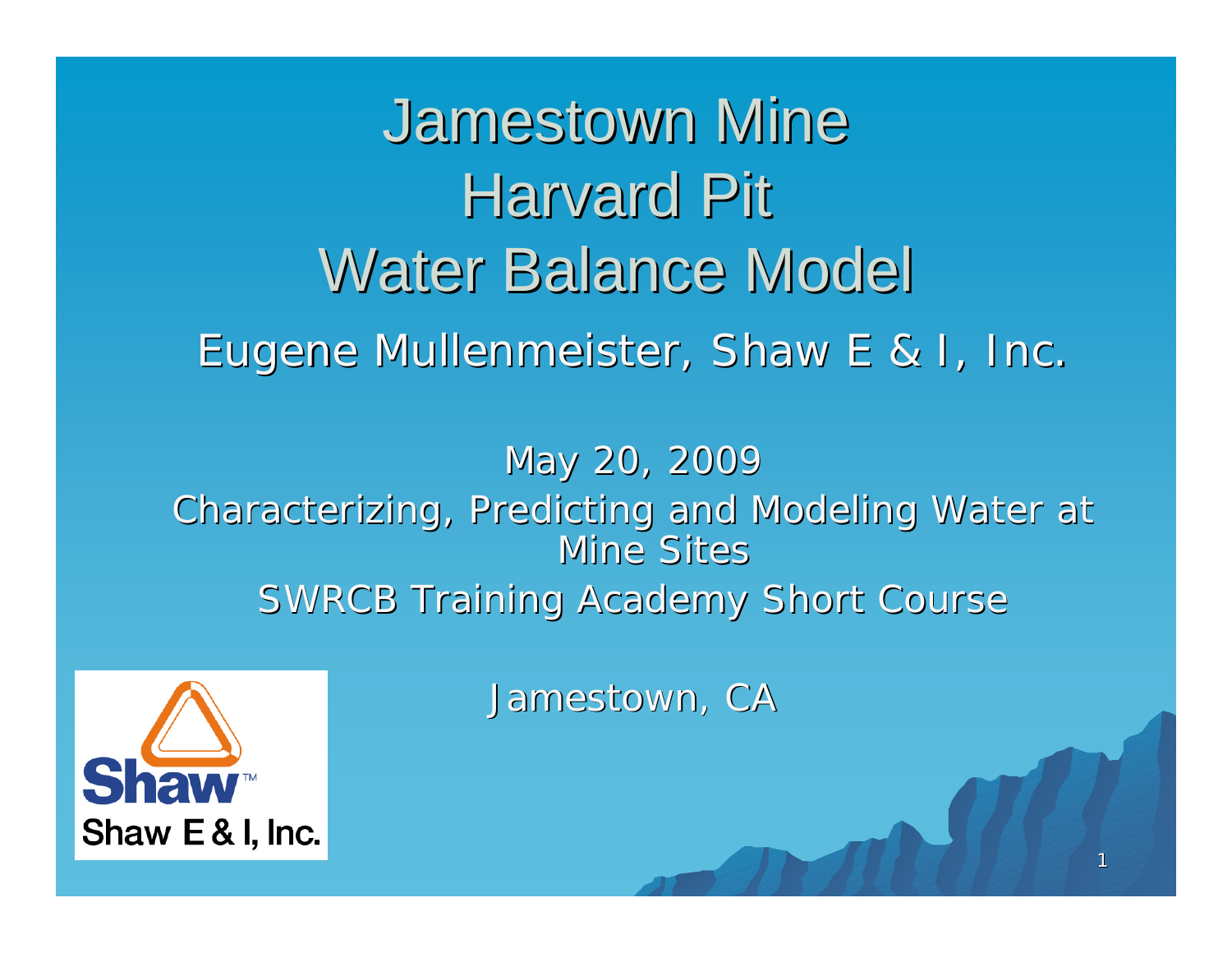## Water Waste & Land Time-Step Water Balance Model

 $\Diamond \vee_i = \vee_{t-1} + 2(GW + runoff + precip)$ - evap

 $\Diamond$  Assumed groundwater inflow would equal dewatering rates.

- $\blacklozenge$  Does not account for the increase in pit area as mine depth increased.
- $\blacklozenge$  Linear Regression calculation based solely on dry  $\blacktriangleright$ season inflow.
- $\blacklozenge$  Wet season dewatering rates ignored.
- $\blacklozenge$  Resulted in underestimation of groundwater contribution to refill of HP.
- $\blacklozenge$  Model predicted 1,270 elevation reached in 2025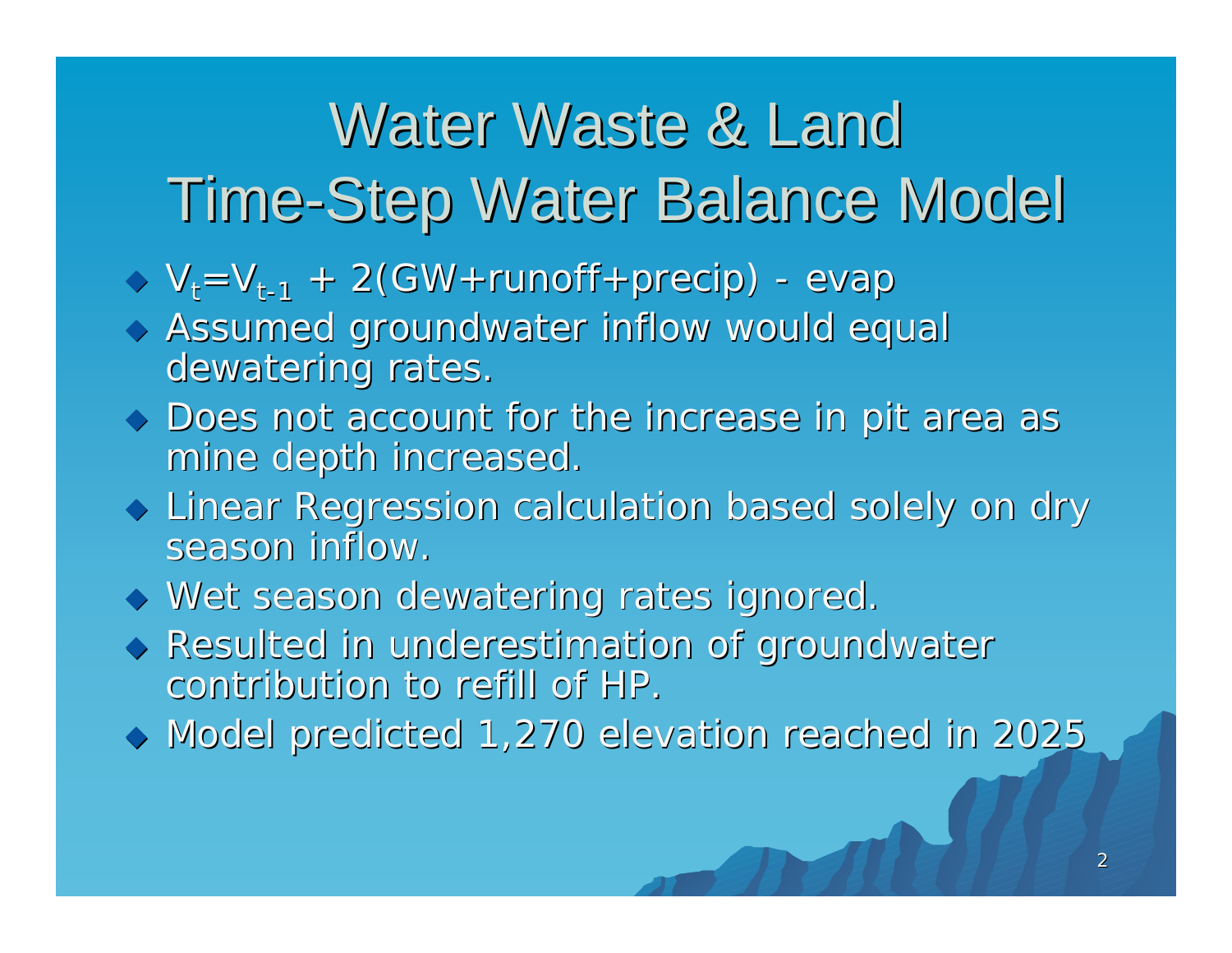### Water Waste & Land vs Observed

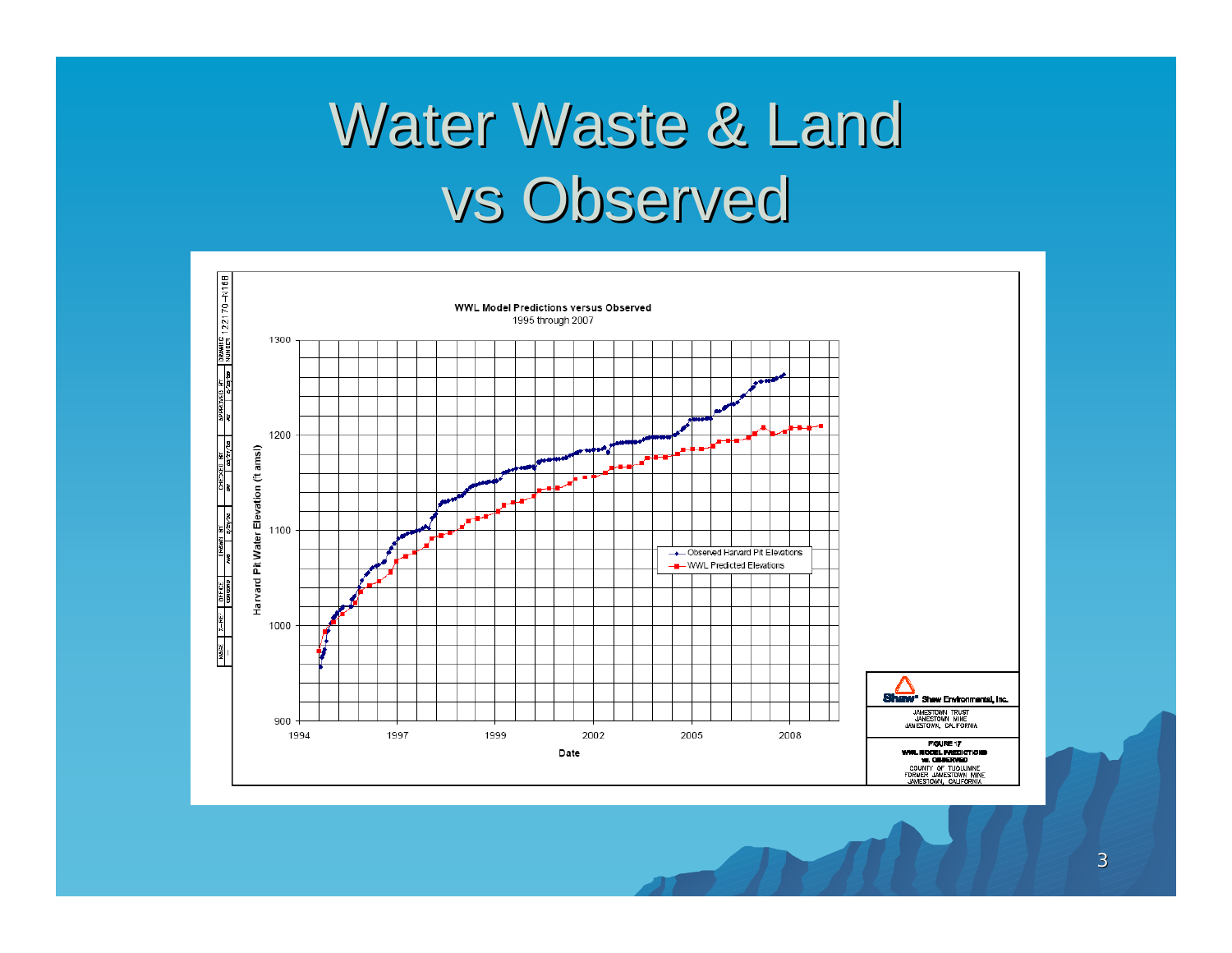4 Precipitation used Monte Carlo Precipitation used Monte Carlo simulatior GW inflow used Jacob-Lohman constant drawdown equation to model HP as large diameter well model HP as large diameter well Produced higher, flatter curve. Produced higher, flatter curve. B&C used 1,340 as pre-mining water level  $\rightarrow$  Model did not account for pre-mining hydraulic gradient Brown & Caldwell Brown & Caldwell Similar to WWL Model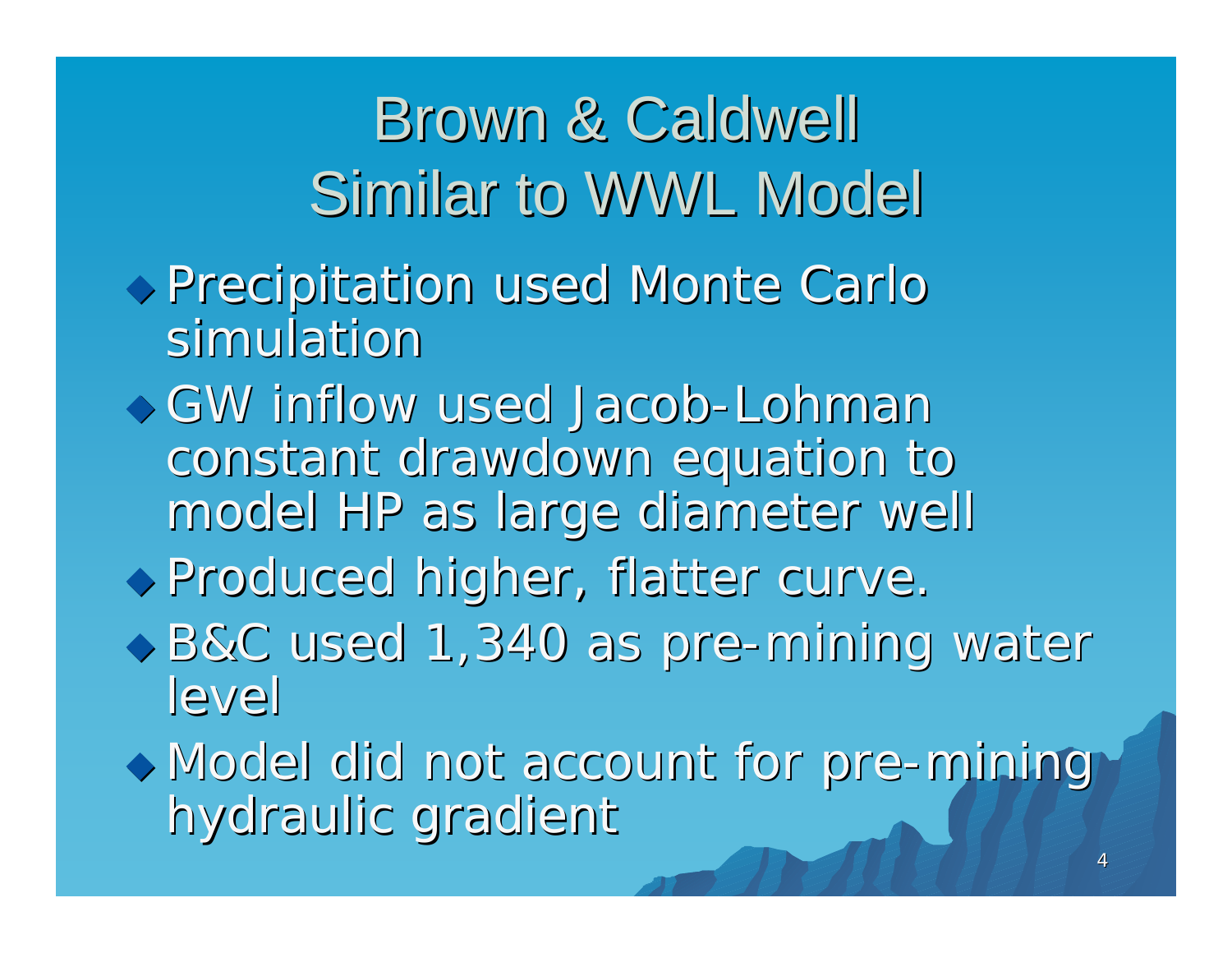# Brown & Caldwell vs Observed

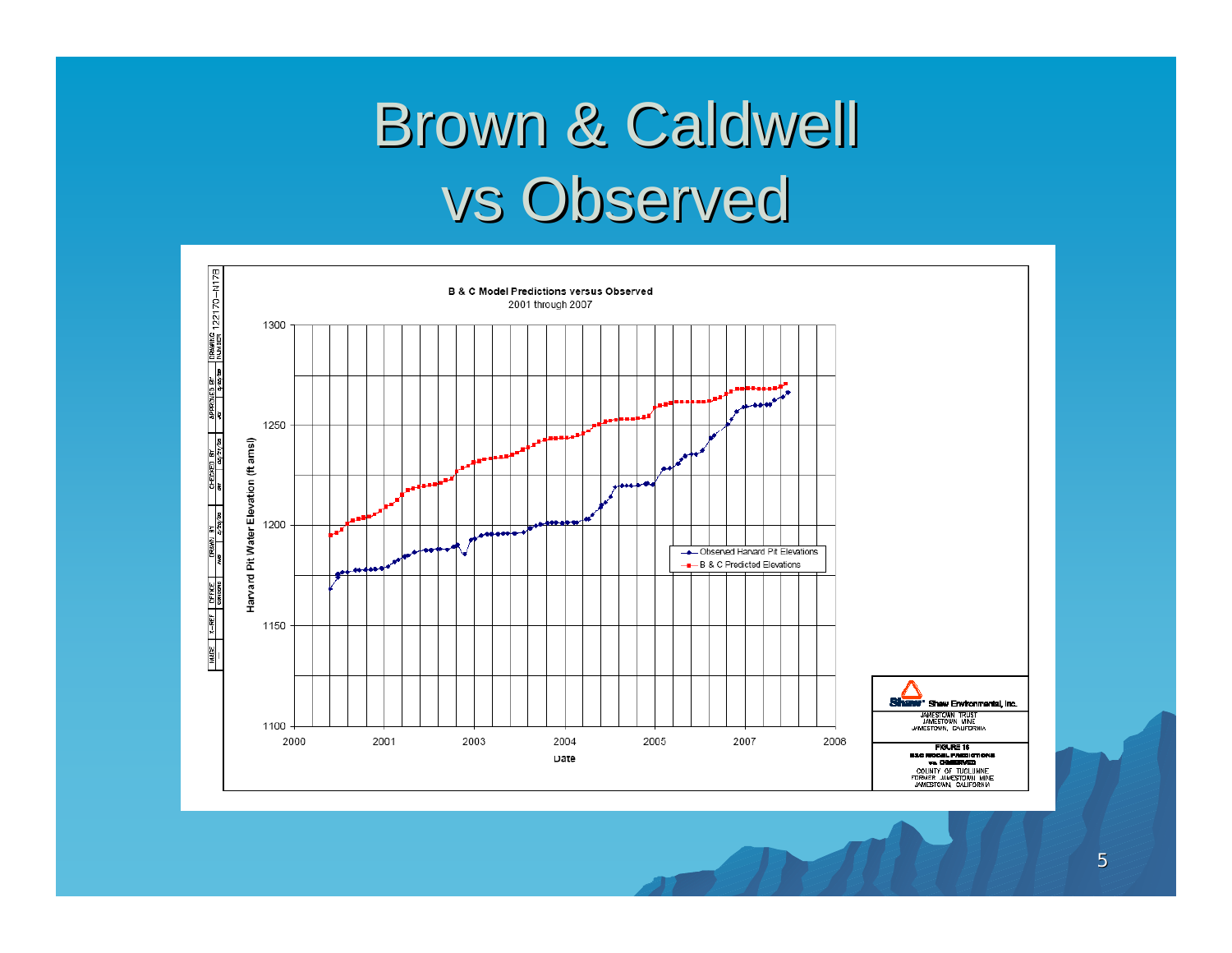### **Conceptualization Conceptualization** Shaw  $E \& I$ Harvard Pit Refilling Model

Visual MODFLOW (VMF) V. 4.2 HP - surface water body, simulated by surface water body, simulated by creation of 2 highly conductive zones (10cm/s)  $\blacklozenge$  Bedrock - 4 hydrologic zones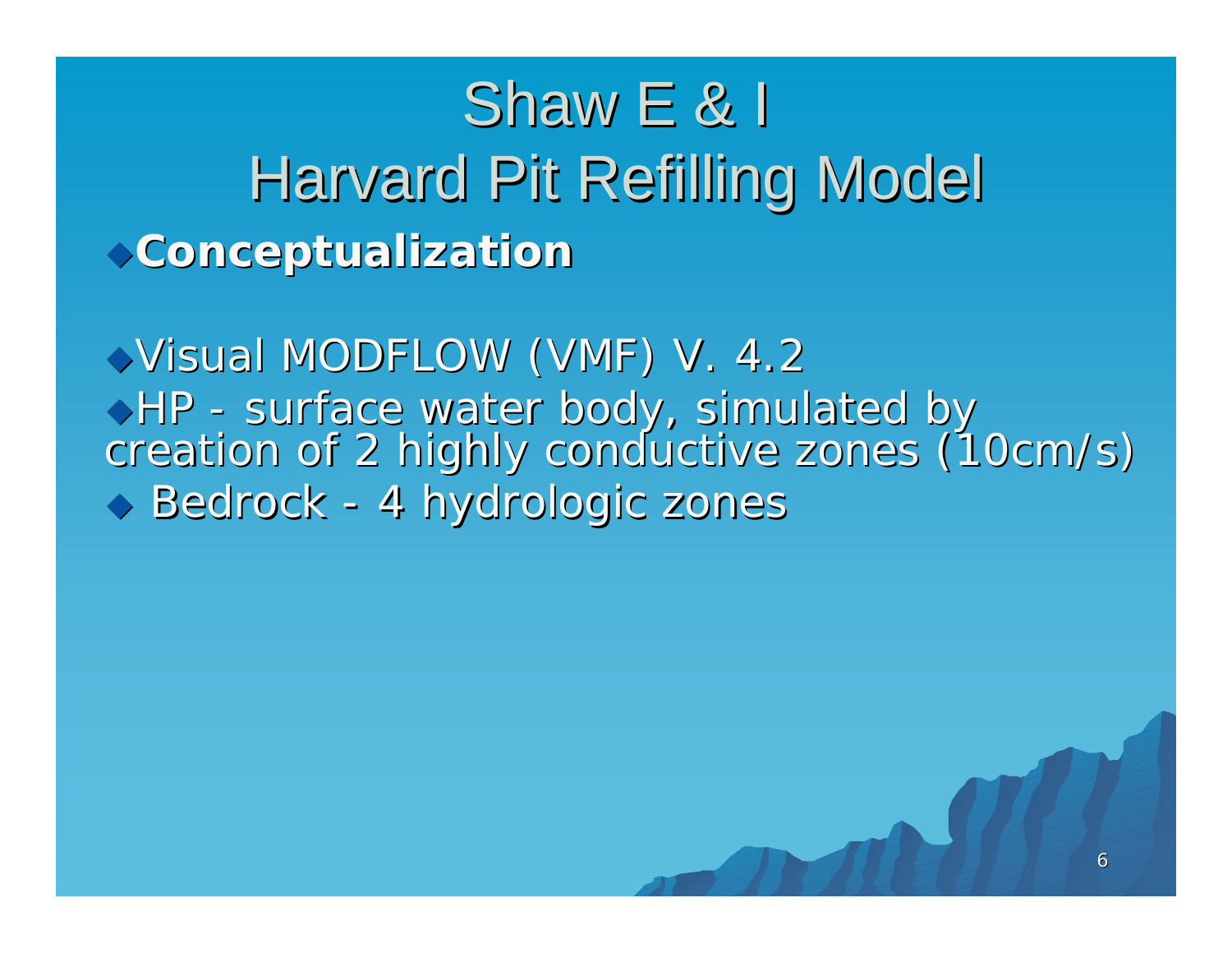### **Model Construction Model Construction**Shaw  $E \& I$ Harvard Pit Refilling Model

 $\rightarrow$  Model domain - 2x length by 3x width of HP Domain separated into 6 hydrologic zones Domain separated into 6 hydrologic zones (4)Gabbro, serpentine, phyllite & schist (4)Gabbro, serpentine, phyllite & schist (2) Open HP & northern backfilled HP (2) Open HP & northern backfilled HP Model consists of 8 individual layers Model consists of 8 individual layers  $\rightarrow$  HP modeled by high conductivity zones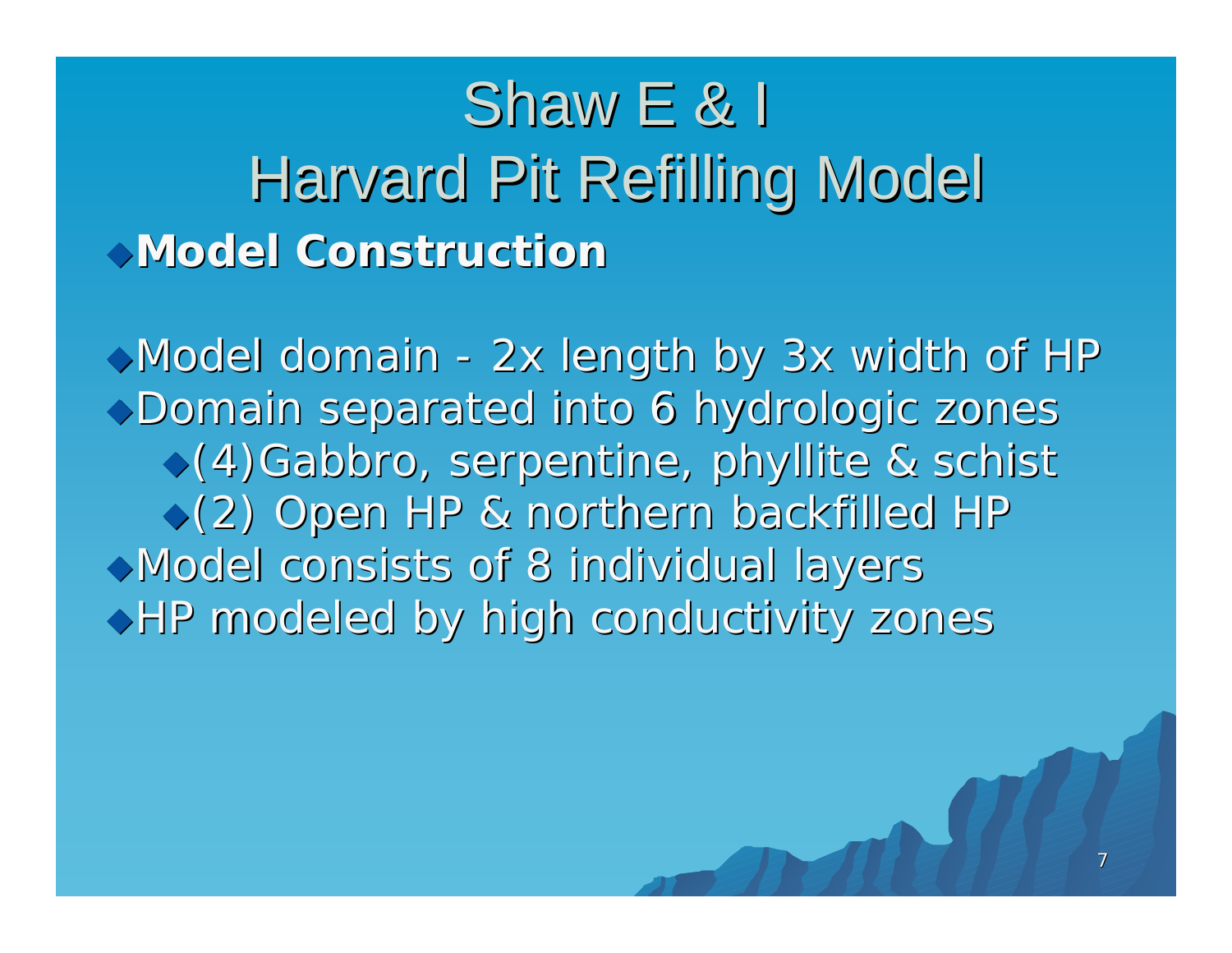# **Model Construction Model Construction**Shaw  $E$  & I Harvard Pit Refilling Model

- $\bullet$  GW flow anisotropic
- Boundaries:
	- Top & bottom constant head recharge boundaries boundaries

8

–Sides – no flow no flow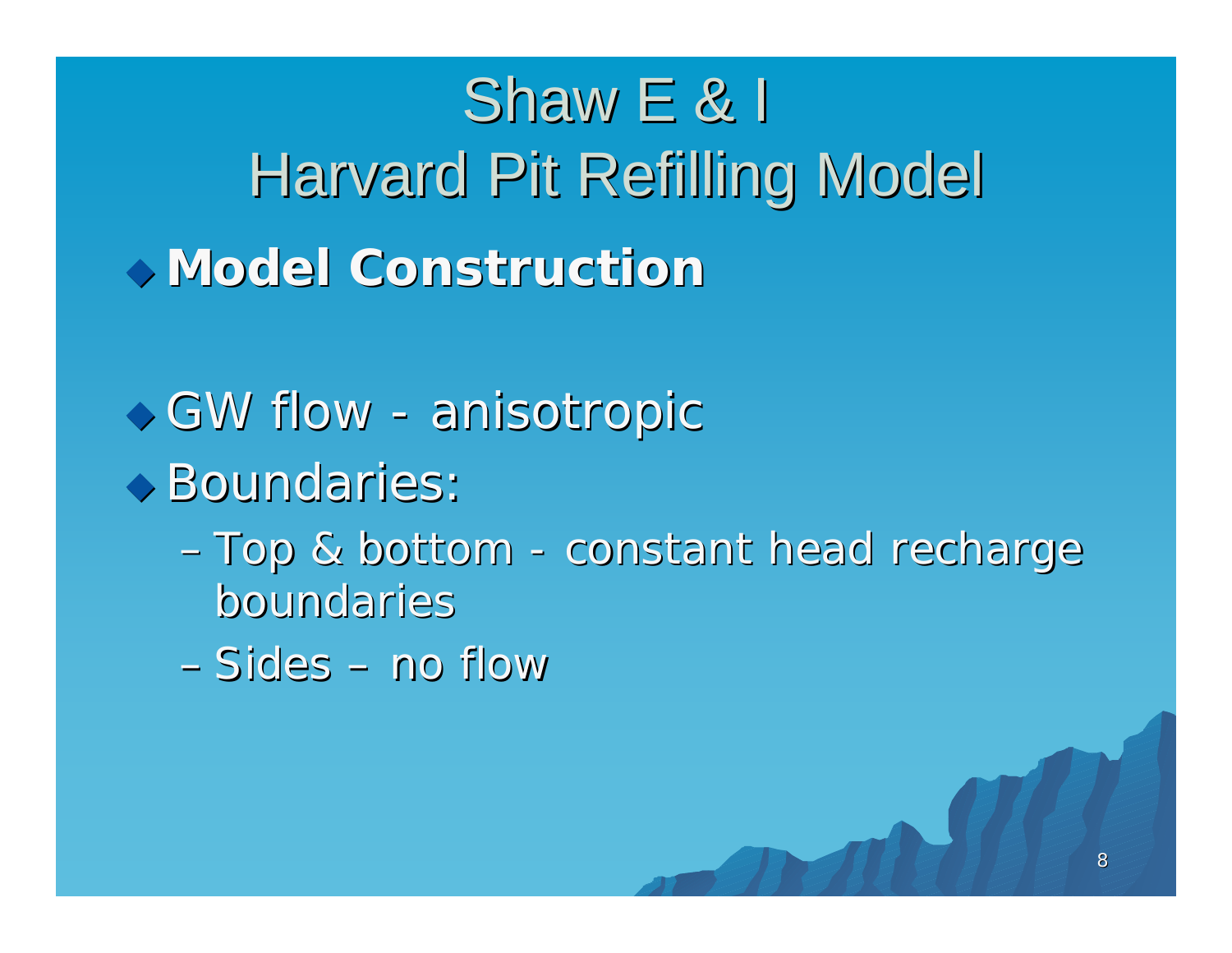**Model Construction Model Construction**Shaw  $E$  & I Harvard Pit Refilling Model

 $\rightarrow$  TMF transfer Modeled as injection well Modeled as injection well  $\blacktriangleright$  Turned on, October 2006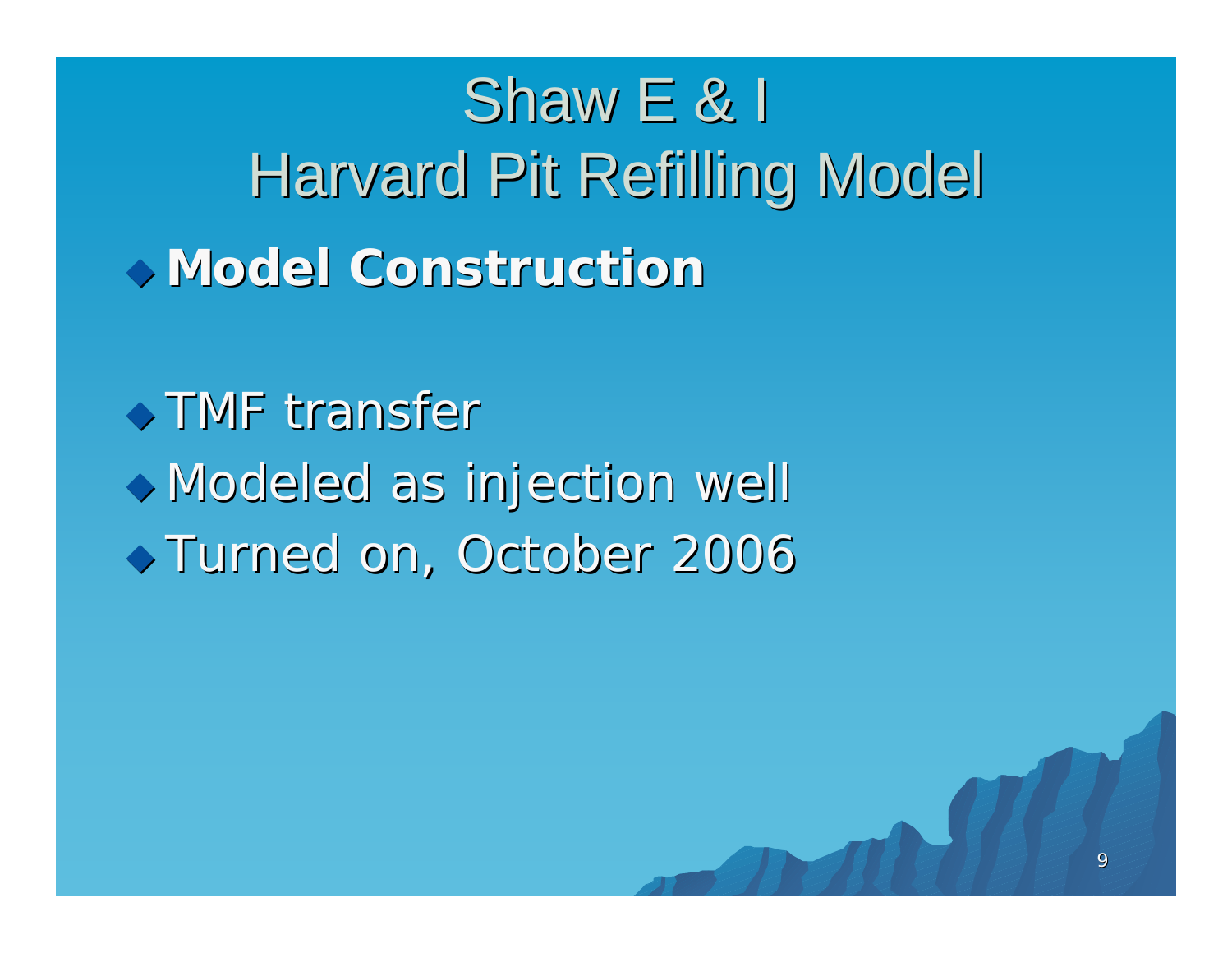# **Model Construction Model Construction**Shaw  $E \& I$ Harvard Pit Refilling Model

Precipitation- Sonora ranger stn, avg monthly rain fall  $\blacktriangleright$  Runoff – 30%  $\triangledown$  Evaporation – New Melones dam, pan coefficient 0.72  $\blacktriangleright$  Recharge to GW – 14.77% of precipitation.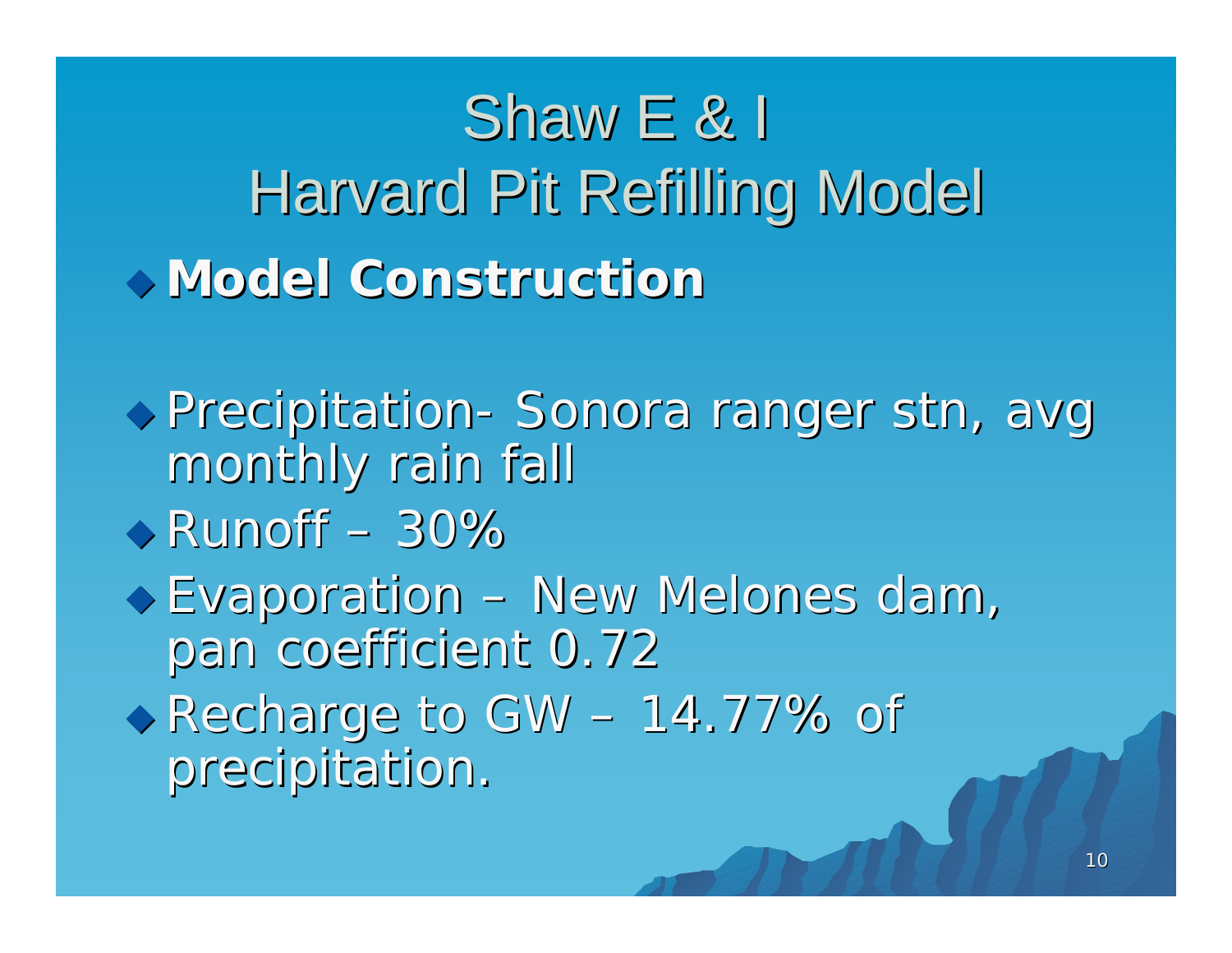Calibration – primarily trial & error Shaw  $E$  & I Harvard Pit Refilling Model

 $\bullet$  Initial run, 3,652 days, 1/1/1998 to 12/31/2007 to calibrate 12/31/2007 to calibrate  $\blacklozenge$  Model Runs  $(2)$  - 23 years 1/1/1998 to 12/31/2020 an 23 years 1/1/1998 to 12/31/2020 an  $\rightarrow$  53 years 1/1/1998 to 12/31/2050  $\rightarrow$  Observation wells – 10 + Harvard Pit; head observations plus initial Pit; head observations plus initial head.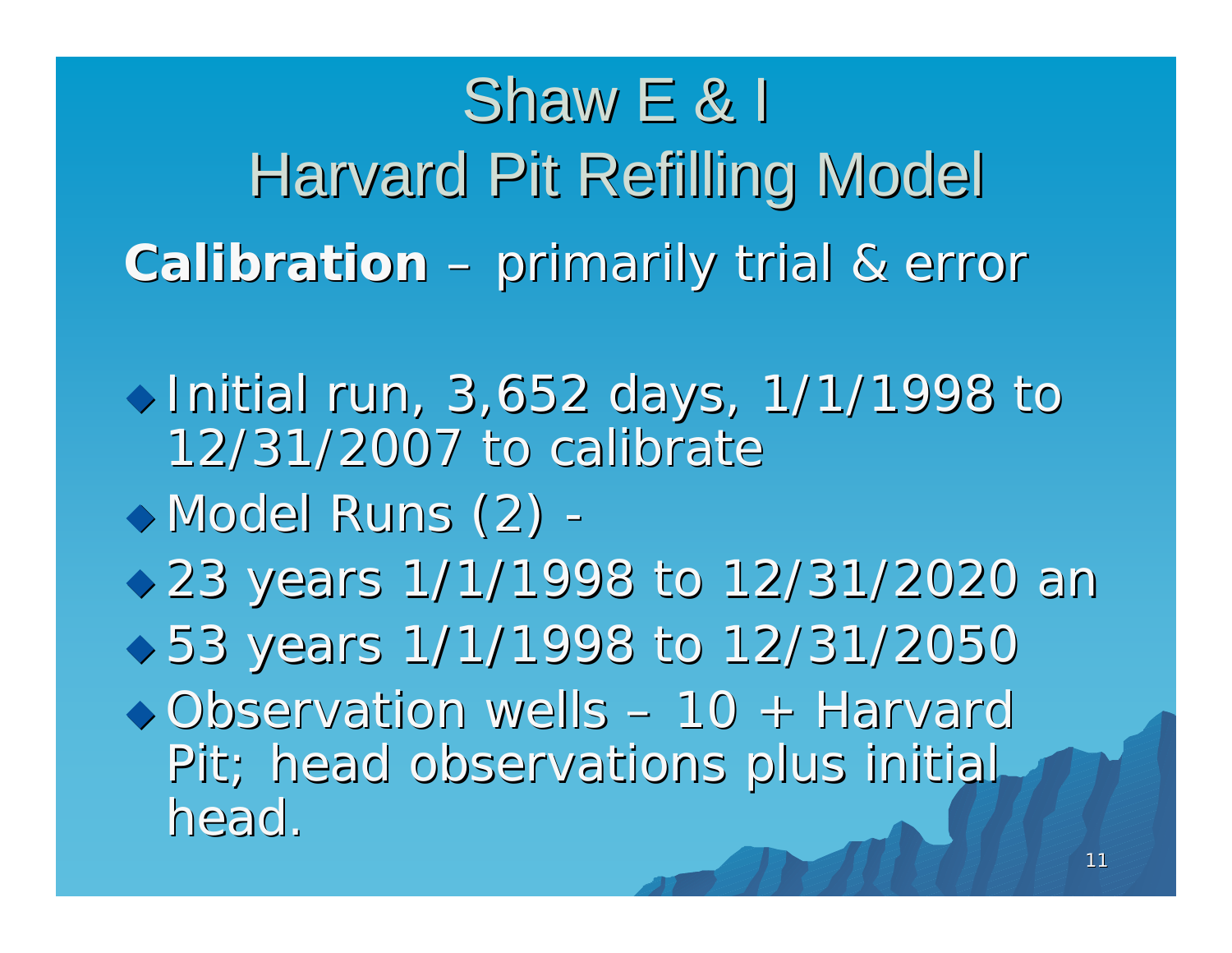# **Sensitivity Analysis Sensitivity Analysis** Shaw  $E \& I$ Harvard Pit Refilling Model

 $\triangledown$  Hydraulic conductivity, Y direction largest effect on model results

![](_page_11_Picture_2.jpeg)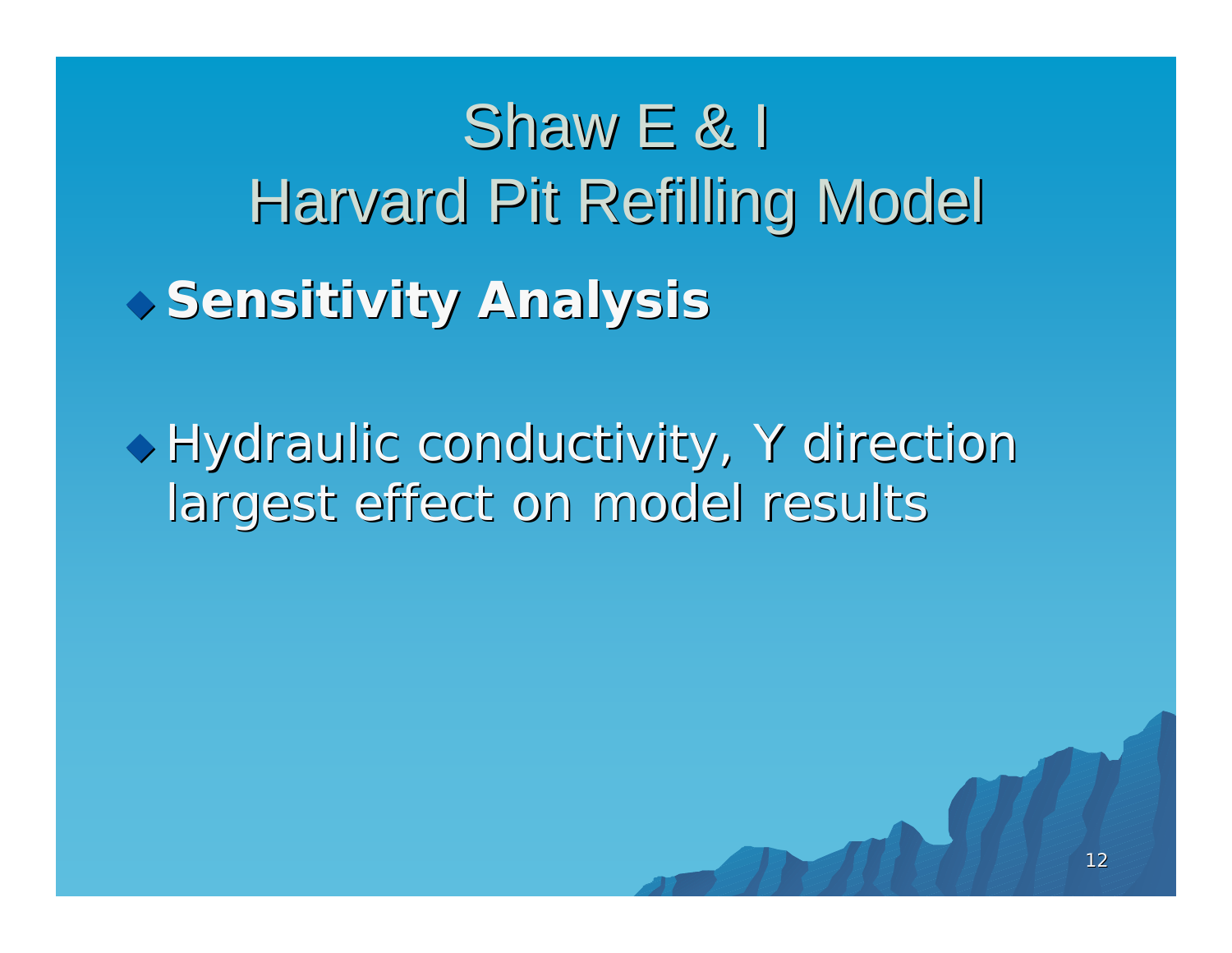# Harvard Pit Refilling Model vs Observed

![](_page_12_Figure_1.jpeg)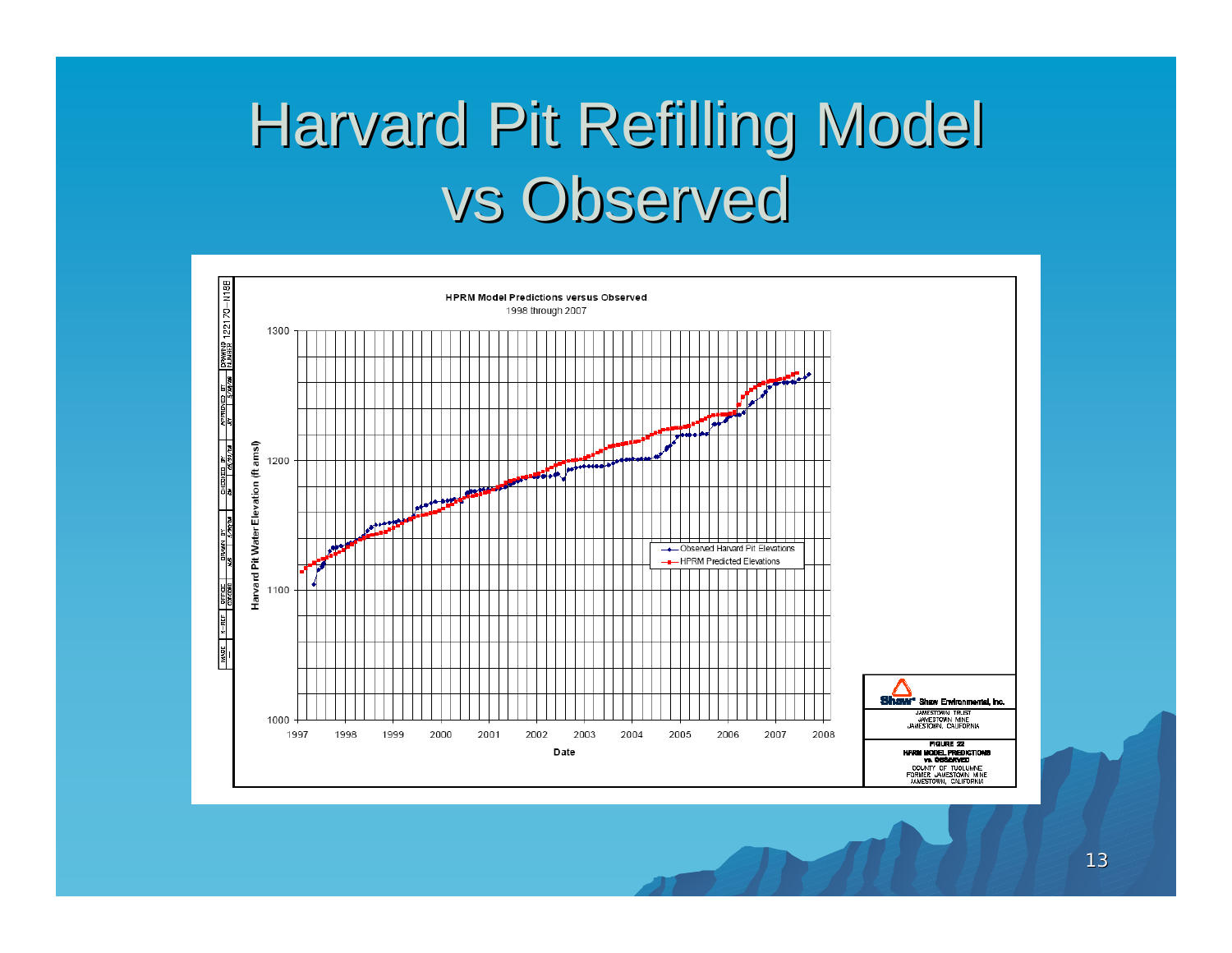# Shaw  $E \& I$ Harvard Pit Refilling Model

#### **Results Results**

 1,320 elevation by December 2015 1,320 elevation by December 2015 1,330 by February 2018 1,330 by February 2018  $\rightarrow$  GW flow 0 to 12 gpm 1,358 by February 2029 spill over 1,358 by February 2029 spill over ◆ Surface flow 0 to 200+ gpm to Woods Creek

TMF – 1,320 reached 2 yrs earlier 1,320 reached 2 yrs earlier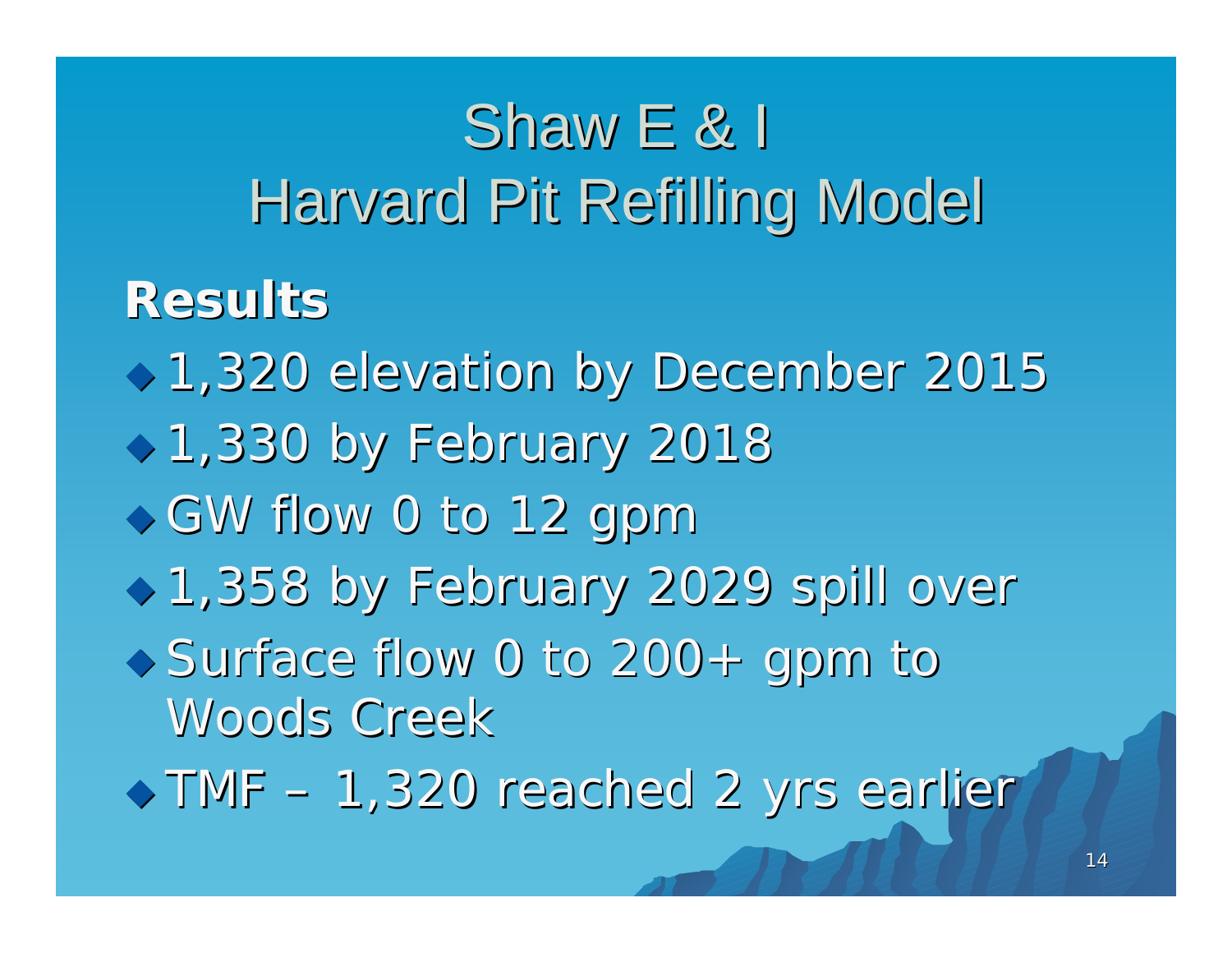# Harvard Pit Refilling Model 1,320 elevation by December 2015 1,320 elevation by December 2015

![](_page_14_Figure_1.jpeg)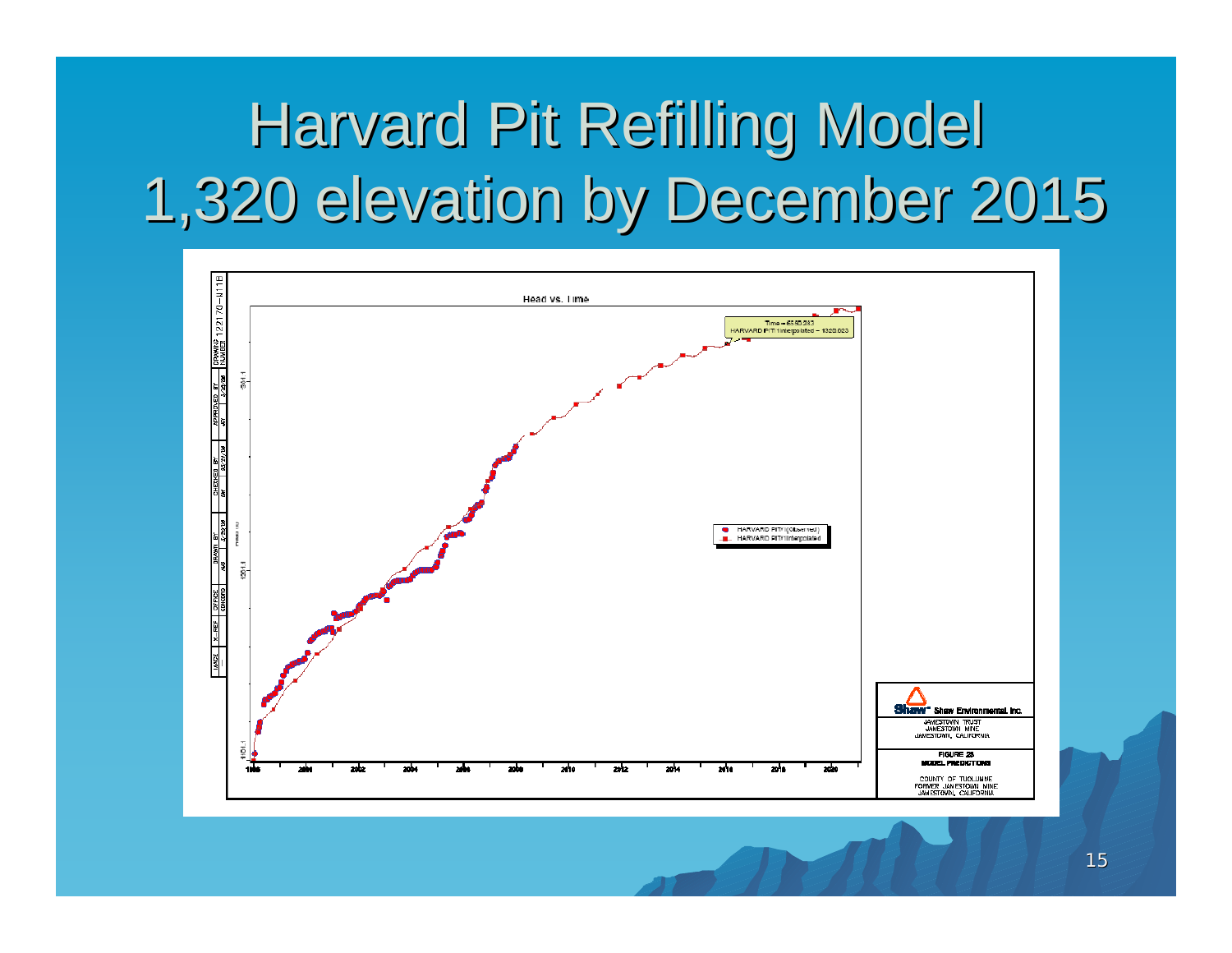# Harvard Pit Refilling Model 1,358 by February 2029 spill over 1,358 by February 2029 spill over

![](_page_15_Figure_1.jpeg)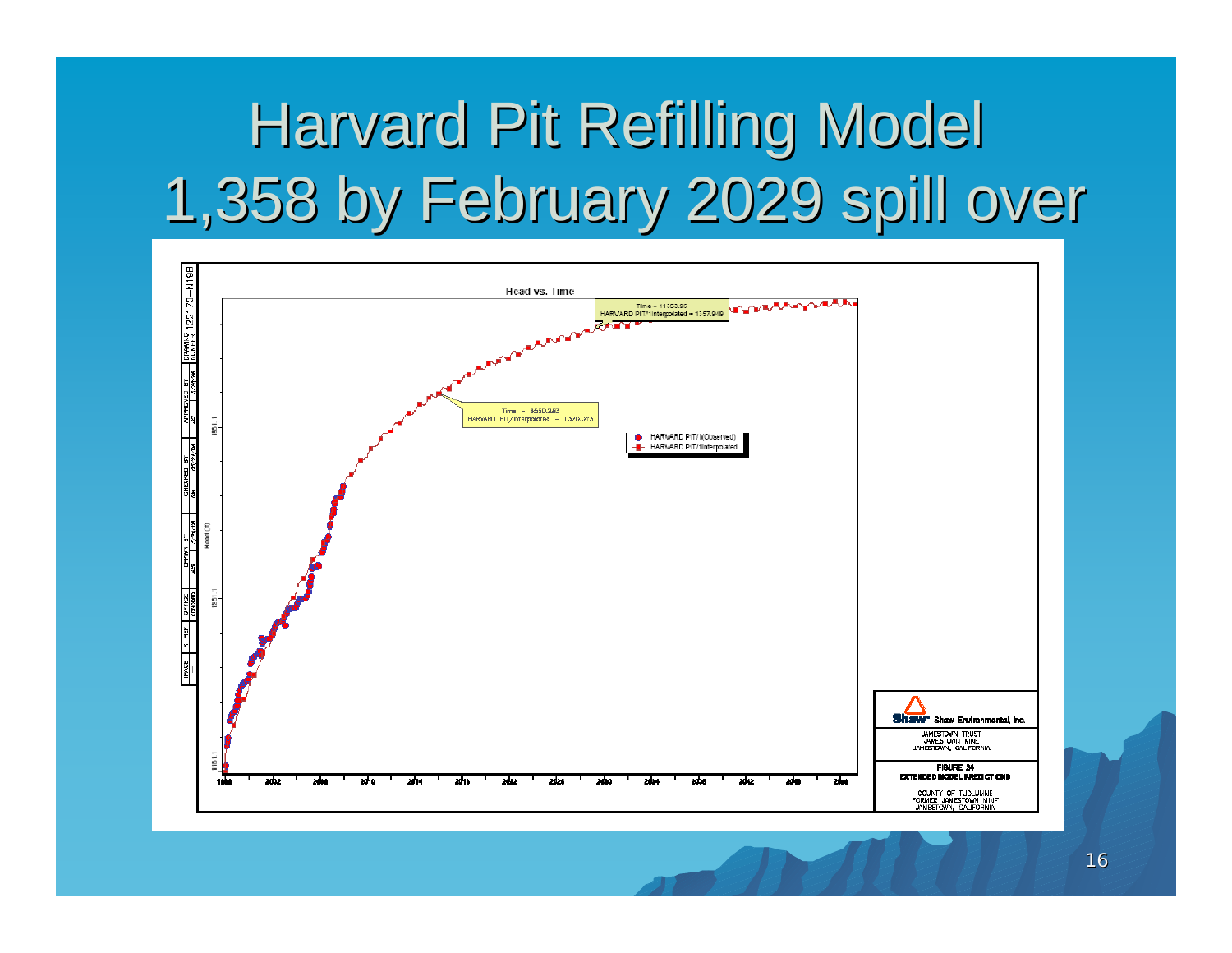### Harvard Pit Over Flowing

- MODFLOW predicts pit will fill to MODFLOW predicts pit will fill to 1320 ft msl in 2015.
- Flow through bedrock into Woods Flow through bedrock into Woods Creek and affect water quality. Creek and affect water quality.
- Flow increases to 12 gpm until level Flow increases to 12 gpm until level reaches spillover of 1358 ft msl in reaches spillover of 1358 ft msl in 2029.

Flow over southern wall into creek. Flow over southern wall into creek.

 Rate to creek varies by season from Rate to creek varies by season from 0 gpm to 200 gpm in rainy season. 0 gpm to 200 gpm in rainy season.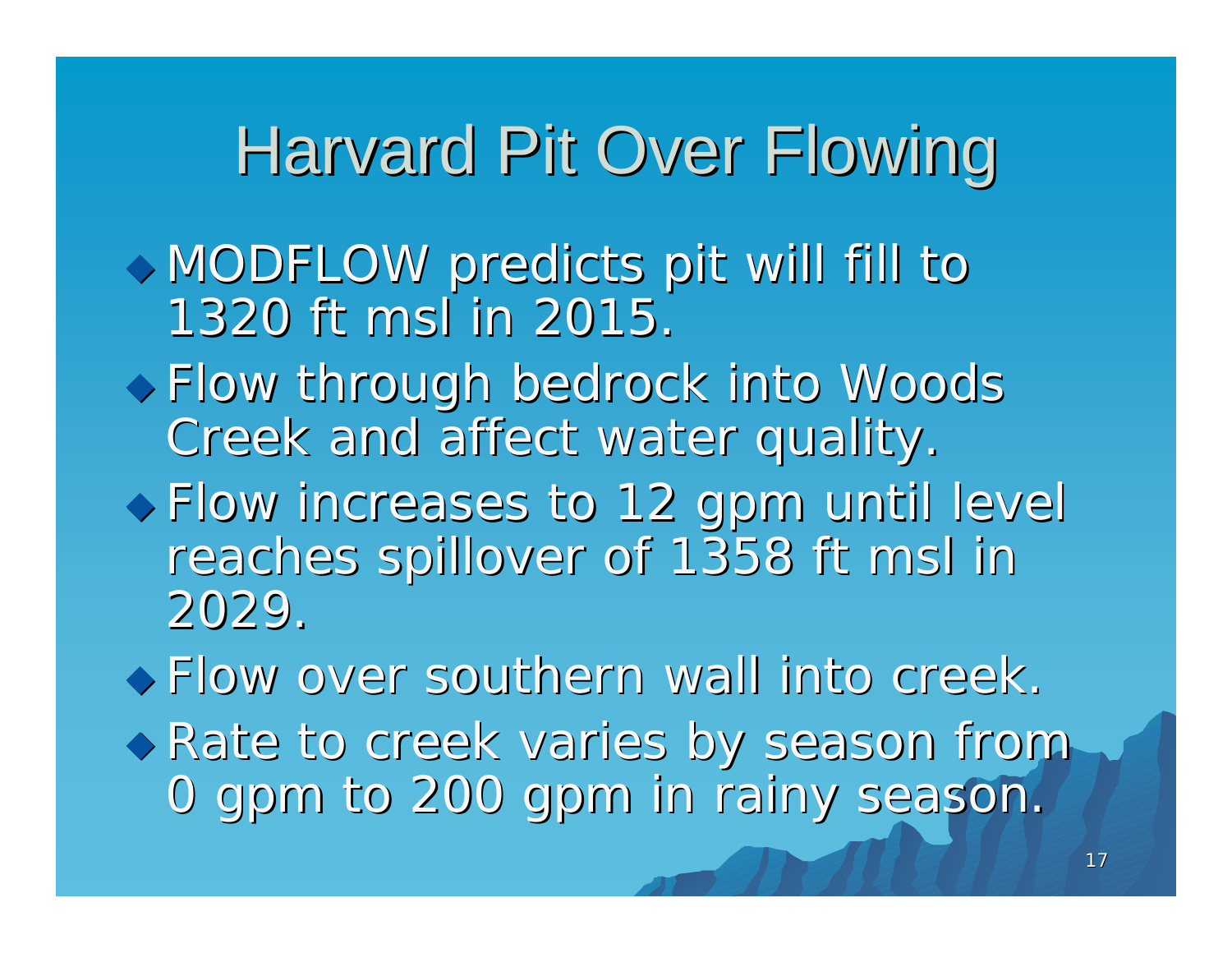# Over Flow Point

![](_page_17_Figure_1.jpeg)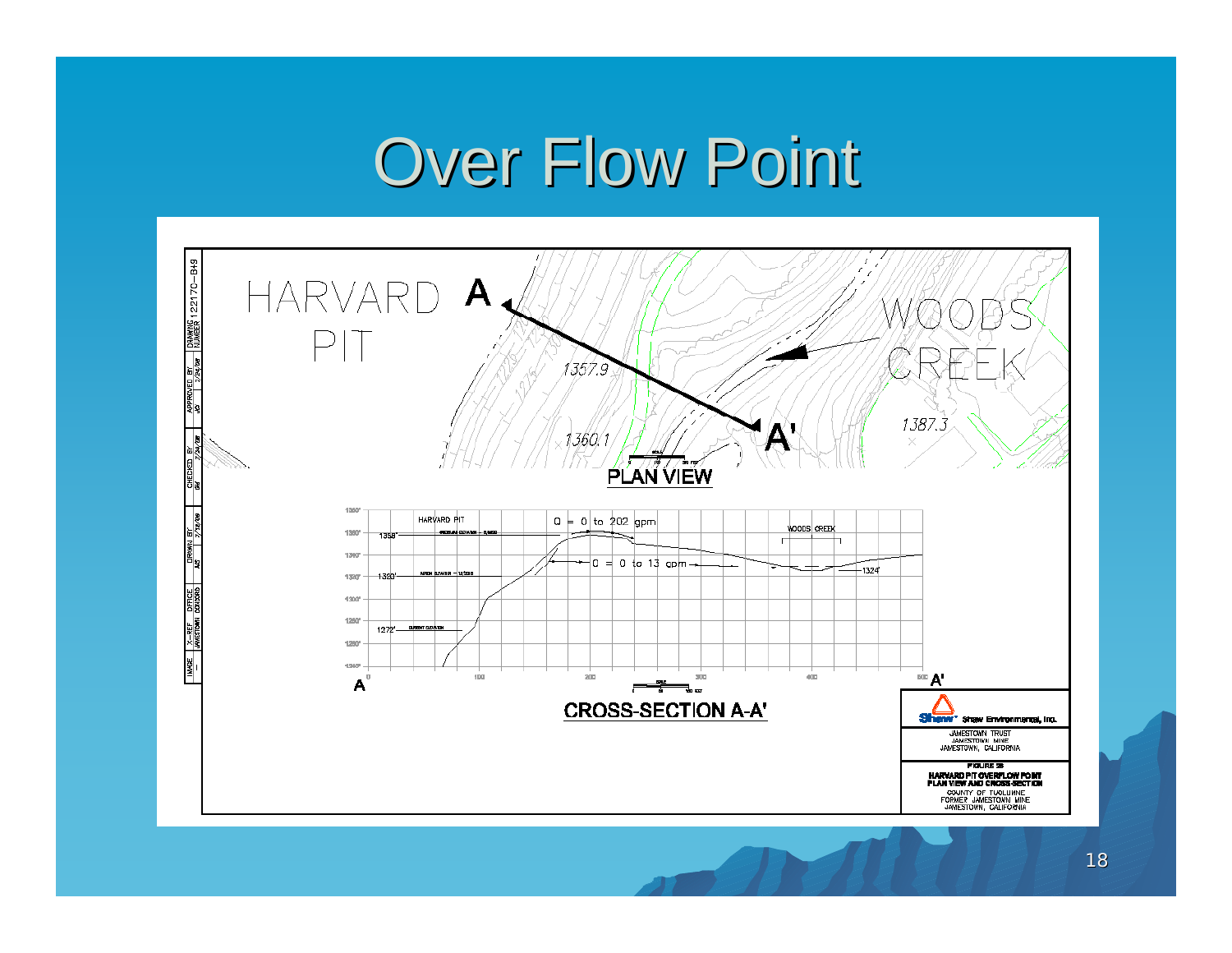### Harvard Pit Treatment

- ◆ Trees (phytohydraulics) up-gradient in Crystalline Pit, to reduce GW inflow.
- 650 mature trees equals 20 gpm, 650 mature trees equals 20 gpm, initially plant 5,000 small trees.
- Extract 55 million gallons per year. Extract 55 million gallons per year.
- ◆ Pit contains over 2,500 mg/L TDS, mostly Ca and Mg sulfates.
- As removed by ferrous/ferric iron or As removed by ferrous/ferric iron or GeoBind™ blended MgO. GeoBind™ blended MgO.
- $\blacklozenge$  TDS by reverse osmosis (RO).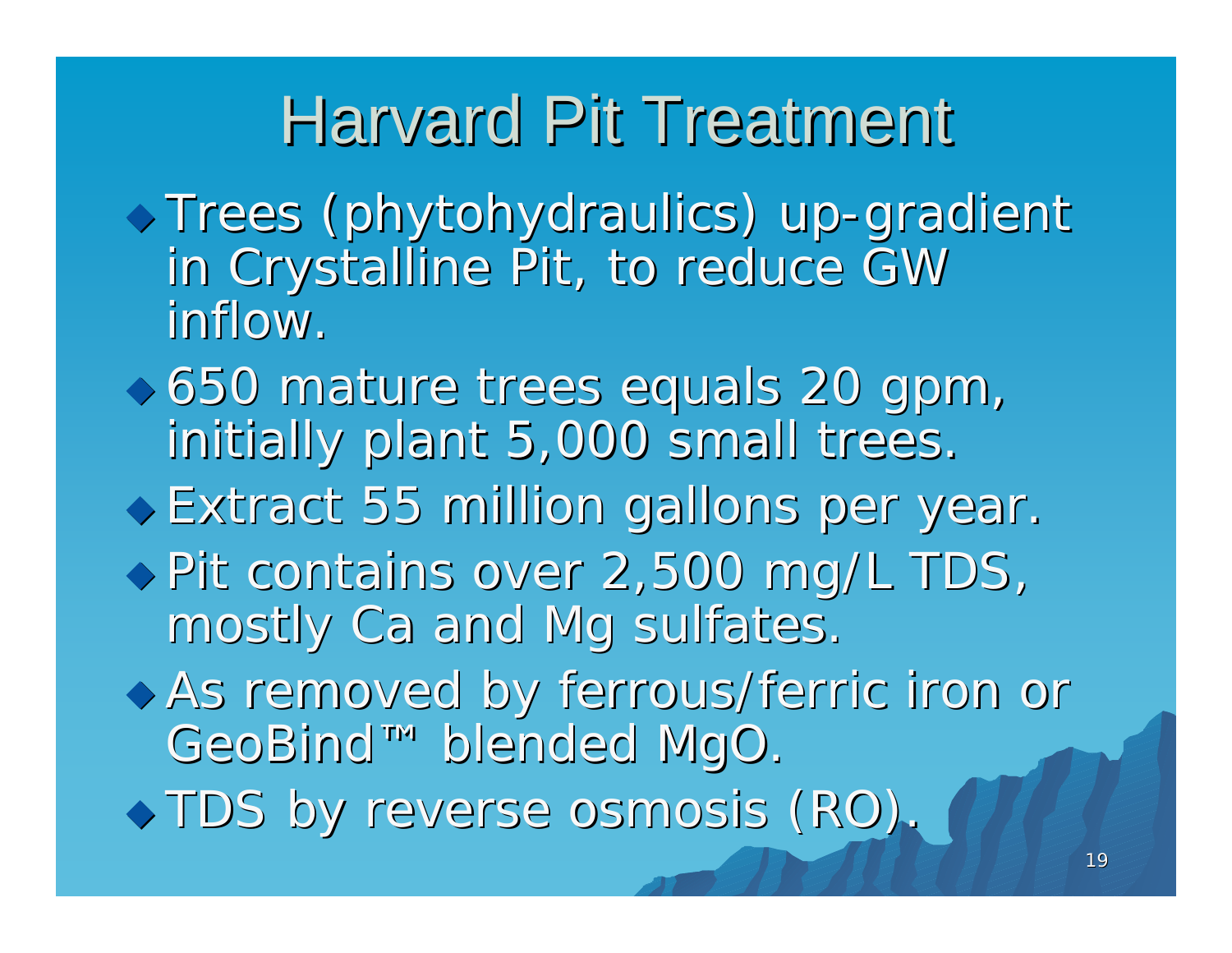### Harvard Pit Treatment Options

- $\lozenge$  Ultra filtration/reverse osmosis (UF/RO) **system**   $-$  UF/RO 55% clean water discharge to  $\,$ creek. Concentrate to pit.
- $\lozenge$  Dry season evaporation ponds (with/without treatment) **– 60-acre evap.** pond on TMF fill April to Oct., concentrate to pit. Treat to remove As, lowering risk in creek.
- $\blacklozenge$  Enhanced spray evaporation with treatment – Spray Evap units increase evaporation with smaller ponds. Treat to remove As, operate April to Oct, concentrate to pit.

 **Wet season discharge to Woods Creek Wet season discharge to Woods Creek –** During high creek flow treat to remove As. During high creek flow treat to remove As. Treated water contains high sulfates, discharge fixed to creek flow.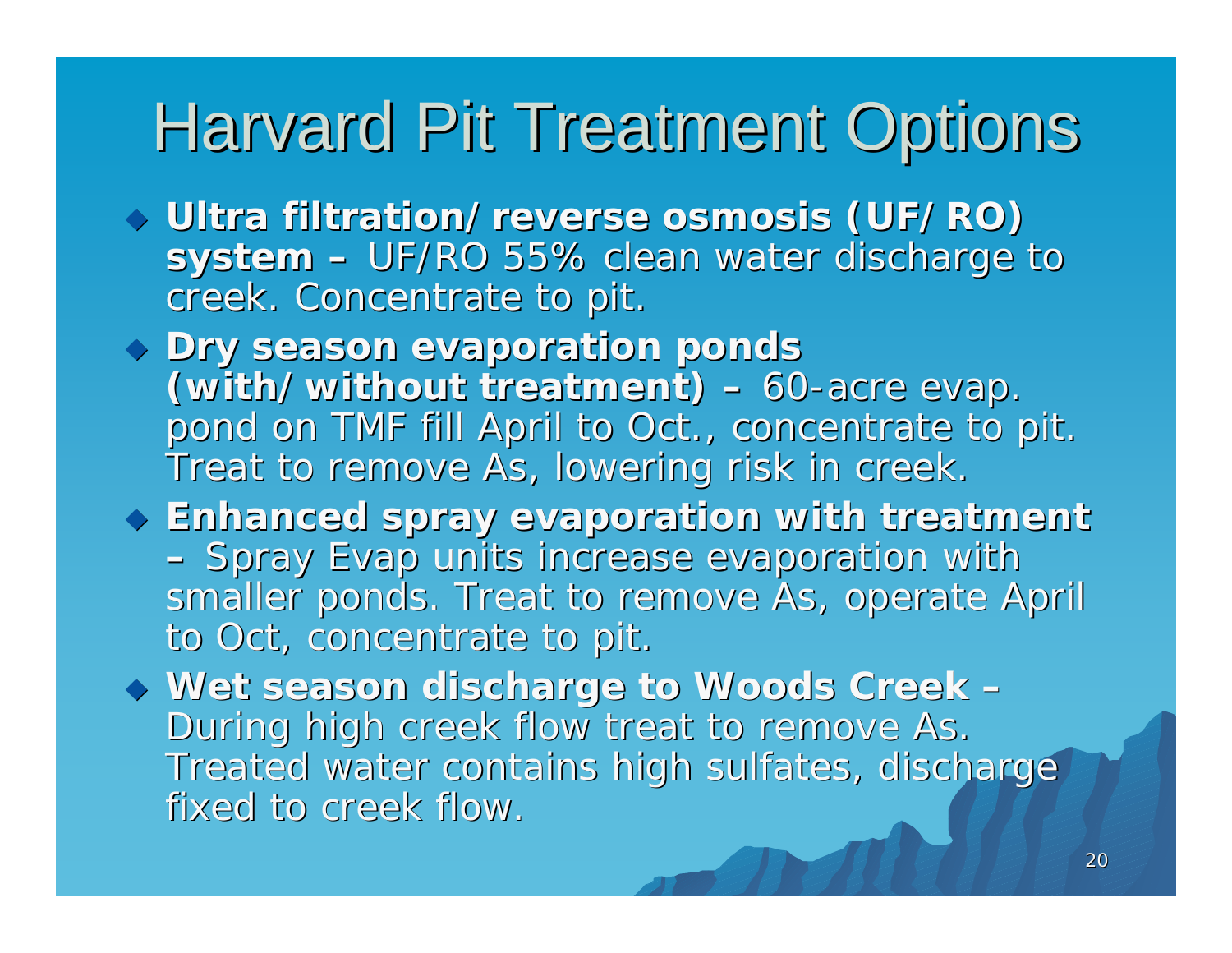### **Treatment Costs**

- **UF/RO**  *-*UF/RO - Capital cost is \$3,390,000; O&M is<br>\$543,000/yr; 10-year capital and O&M is -year capital and O&M is year capital and O&M is **\$8,820,000. \$8,820,000.**
- $\lozenge$  Dry season evap. with treatment **-**Dry season evap. with treatment - Capitol<br>cost is \$9,650,000; O&M is \$556,000/yr; 10-y cost is \$9,650,000; O&M is \$556,000/yr; 10-year<br>capitol and O&M is \$15,**210,000.**
- **Dry season evap. no treatment Dry season evap. no treatment -**Dry season evap. no treatment - Capital cost<br>is \$5,700,000, O&M is \$234,000/yr; 10-year ls \$5,700,000, O&M is \$234,000/yr; 10-year<br>capital and O&M is \$8,040,000.

 $\blacklozenge$  Spray evap. with treatment **-**Spray evap. with treatment - Capital cost is<br>\$3,750,000; O&M is \$398,000/yr; 10-year capi \$3,750,000; O&M is \$398,000/yr; 10-year capital<br>and O&M is \$7,730,000. \*\*\*

 **Wet season discharge with treatment Wet season discharge with treatment -** Capital cost is \$3,200,000; O&M is \$351,000/yr; 0-year capital and O&M is \$6,710,000.

Note: **\*\*\*** indicates preferred option